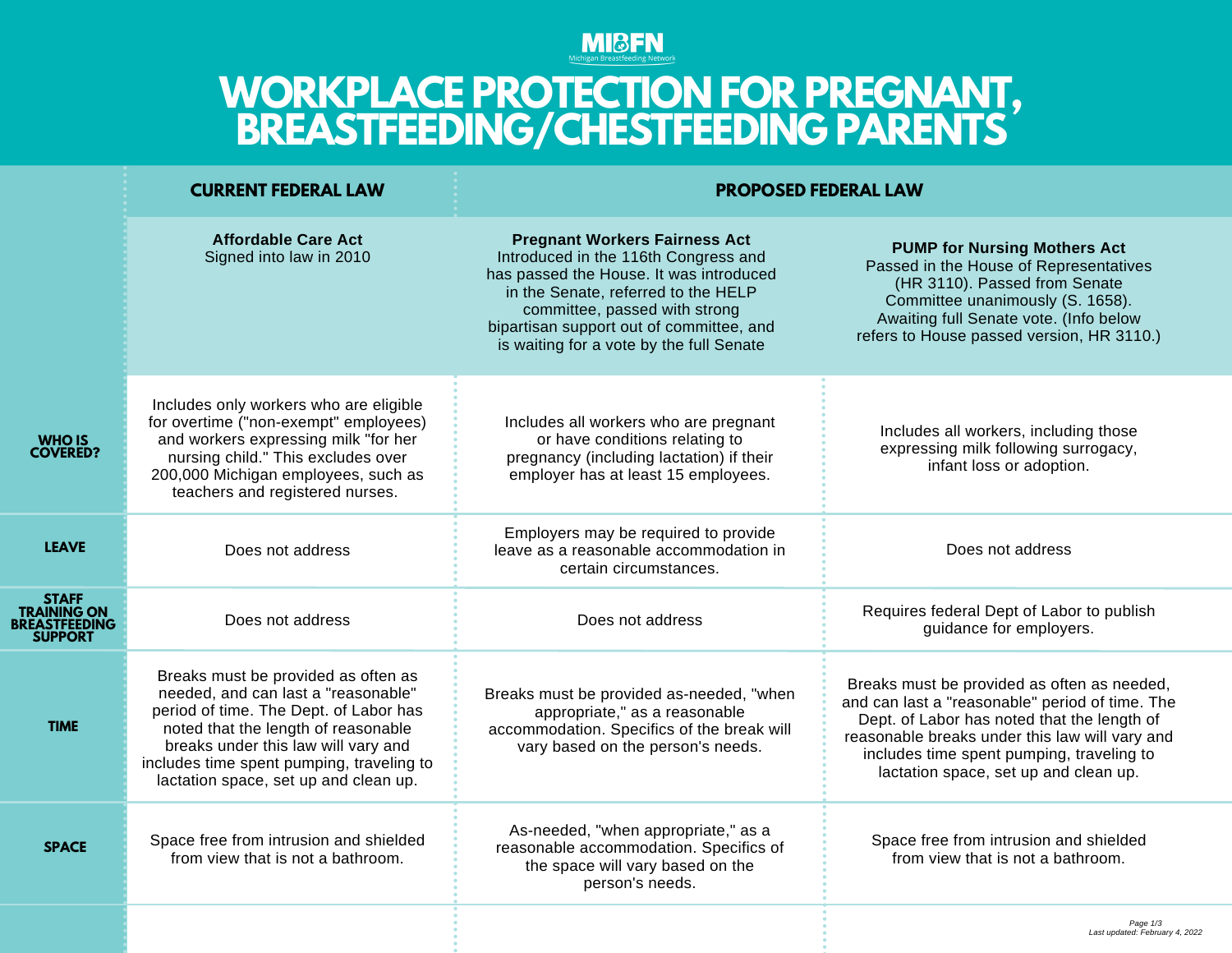

# **WORKPLACE PROTECTION FOR PREGNANT, BREASTFEEDING/CHESTFEEDING PARENTS**

|                                                                                                       | <b>CURRENT FEDERAL LAW</b>                                                                                                                                                               | <b>PROPOSED FEDERAL LAW</b>                                                                                                                                                                                                                                                                                                                                                 |                                                                                                                                                                                                                                   |
|-------------------------------------------------------------------------------------------------------|------------------------------------------------------------------------------------------------------------------------------------------------------------------------------------------|-----------------------------------------------------------------------------------------------------------------------------------------------------------------------------------------------------------------------------------------------------------------------------------------------------------------------------------------------------------------------------|-----------------------------------------------------------------------------------------------------------------------------------------------------------------------------------------------------------------------------------|
|                                                                                                       | <b>Affordable Care Act</b>                                                                                                                                                               | <b>Pregnant Workers Fairness Act</b>                                                                                                                                                                                                                                                                                                                                        | <b>PUMP for Nursing Mothers Act</b>                                                                                                                                                                                               |
| <b>AGE OF CHILD</b>                                                                                   | Up to 1 year following birth                                                                                                                                                             | Not restricted                                                                                                                                                                                                                                                                                                                                                              | Up to 2 years                                                                                                                                                                                                                     |
| <b>COMPENSATION<br/>DURING MILK</b><br><b>BREAKS</b>                                                  | Breaks may be unpaid, but there may be<br>exceptions in the case of employees who<br>work while pumping or when the breaks<br>would normally be paid.                                    | Lactation breaks for workers who have<br>accommodations may be unpaid, but there<br>may be exceptions in the case of employees<br>who work while pumping or if the breaks<br>would normally be paid.                                                                                                                                                                        | Breaks may be unpaid, but there may be<br>exceptions in the case of employees who work<br>while pumping or when the breaks would<br>normally be paid. Provides more clarity around<br>the circumstances when breaks must be paid. |
| <b>ANY EXEMPTION<br/>QUALIFICATIONS</b>                                                               | Employers with fewer than 50 employees<br>may be exempt if it would cause an<br>undue hardship on the employer to<br>provide the break time or space in that<br>particular circumstance. | Does not apply to workplaces with fewer than<br>15 employees. Employers covered by this law<br>do not need to provide an accommodation if it<br>would cause them an undue hardship,<br>however, they are still required to engage in a<br>good faith interactive process to determine if<br>there is an accommodation available which<br>would not cause an undue hardship. | Employers with fewer than 50 employees may<br>be exempt if it would cause an undue hardship<br>on the employer to provide the break time or<br>space in that particular circumstance.                                             |
| <b>REPORTING &amp;</b><br><b>PURSUING</b><br><b>PENALTIES FOR</b><br><b>NON-</b><br><b>COMPLIANCE</b> | File a complaint with the Dept. of<br>Labor. Extremely limited ability to<br>get justice in court.                                                                                       | File a complaint with the EEOC or<br>file a lawsuit in court.                                                                                                                                                                                                                                                                                                               | File a complaint with the Dept. of Labor<br>or file a lawsuit in court.                                                                                                                                                           |
| <b>OTHER<br/>PROVISIONS</b>                                                                           | <b>Michigan Breastfeeding</b><br><b>Network supports the</b><br>passage of all of the Federal<br>Legislation addressed above,<br>and will continue to advocate                           |                                                                                                                                                                                                                                                                                                                                                                             | Requires a study and report to Congress<br>on racial disparities that exist with respect<br>to access to pumping in the workplace and<br>potential solutions.                                                                     |
|                                                                                                       |                                                                                                                                                                                          | for stronger protections for<br>breastfeeding and<br>chestfeeding parents.                                                                                                                                                                                                                                                                                                  | Page 2/3<br>Last updated: February 4, 2022                                                                                                                                                                                        |